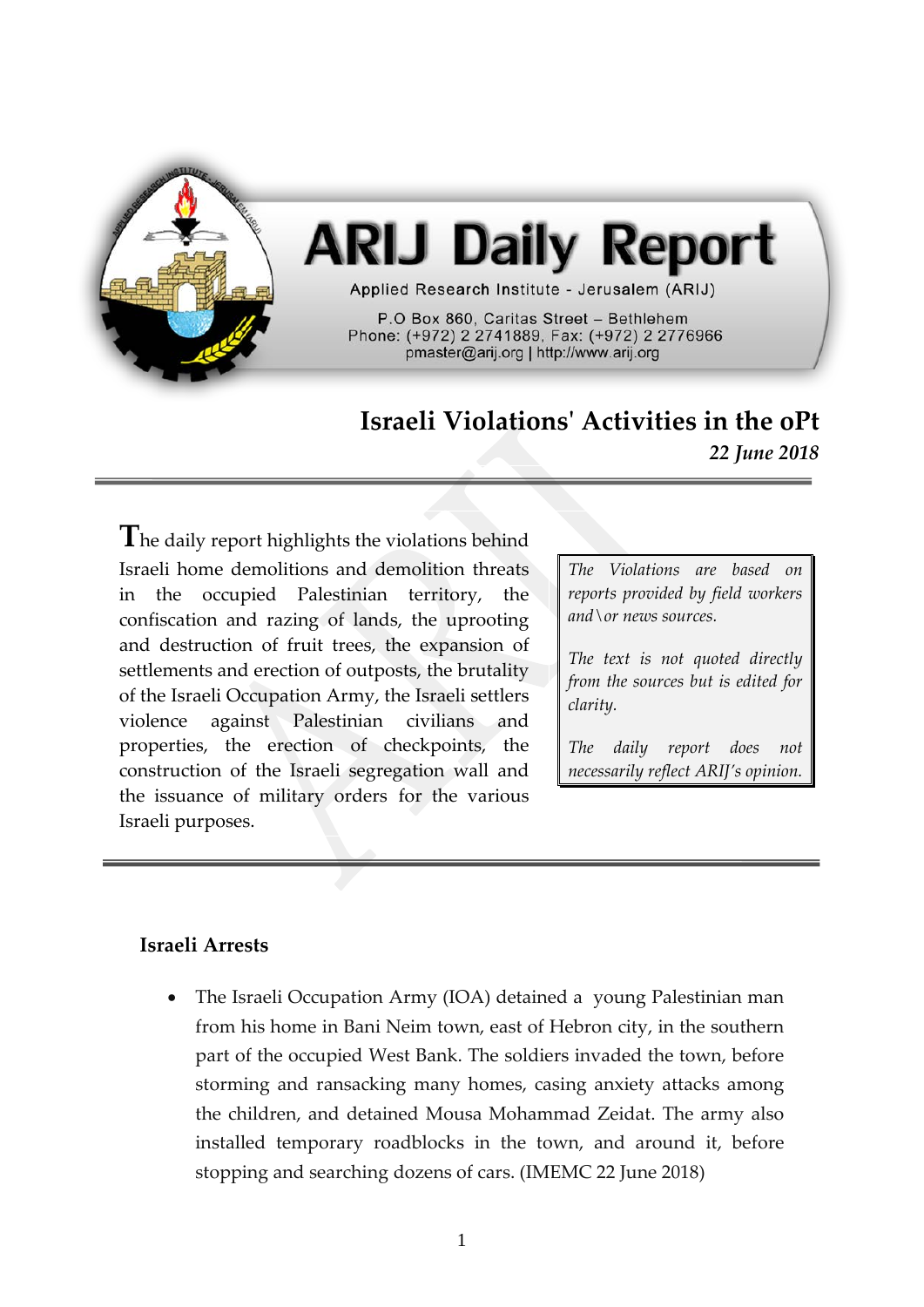- The Israeli Occupation Army (IOA) invaded the Deheishe refugee camp, south of the West Bank city of Bethlehem, shot a young man with three rubber-coated steel bullets injuring him in his chest, suffering moderate-but-stable wounds. The Israeli Occupation Army (IOA) invaded and searched several homes, and detained Odai Adnan Shehada, 20. The IOA also detained Odai's uncle, Jamal Shehada, but released him a few hours later. (IMEMC 22 June 2018)
- The Israeli Occupation Army (IOA) detained five young Palestinian men, and shot five others, in Beit Fajjar town, south of Bethlehem in the occupied West Bank. Several armored military jeeps invaded the towns, before the IOA stormed and ransacked many homes, causing damage, and detained five young men, including Ahmad Mohammad Taqatqa, who was shot by army fire, a few days ago, near Um Salmouna village, south of Bethlehem. The detained Palestinians have been identified as Mohammad Ahmad Taqatqa, Qassam Ahmad Thawabta, 23, Khalil Mohammad Thawabta, 28, Mohammad Eyad Thawabta, 16, and Mo'tasem Na'im Taqatqa, 21. The IOA also shot five young men with the illegal "Toto" expanding bullets, after dozens of residents protested the invasions into their town and homes, and the detention of the five residents. It added that the IOA shot the five young men with Toto bullets in their lower extremities, causing moderate-but-stable injuries. (IMEMC 22 June 2018)

### **Israeli Settler Violence**

• A group of Israeli settlers invaded Palestinian orchards near the junction between Burqa and Sielet ath-Thaher town, south of the northern West Bank city of Jenin, injured one woman and burnt at least 30 olive trees. The settlers invaded the Palestinians orchards, and attacked many villagers, injuring a woman, identified as Darin Mustafa Abu al-Haija, causing mild-to-moderate wounds. They also burnt at least thirty olive trees during their invasion into the Palestinian orchards. (IMEMC 22 June 2018)

### **Israeli Military Orders**